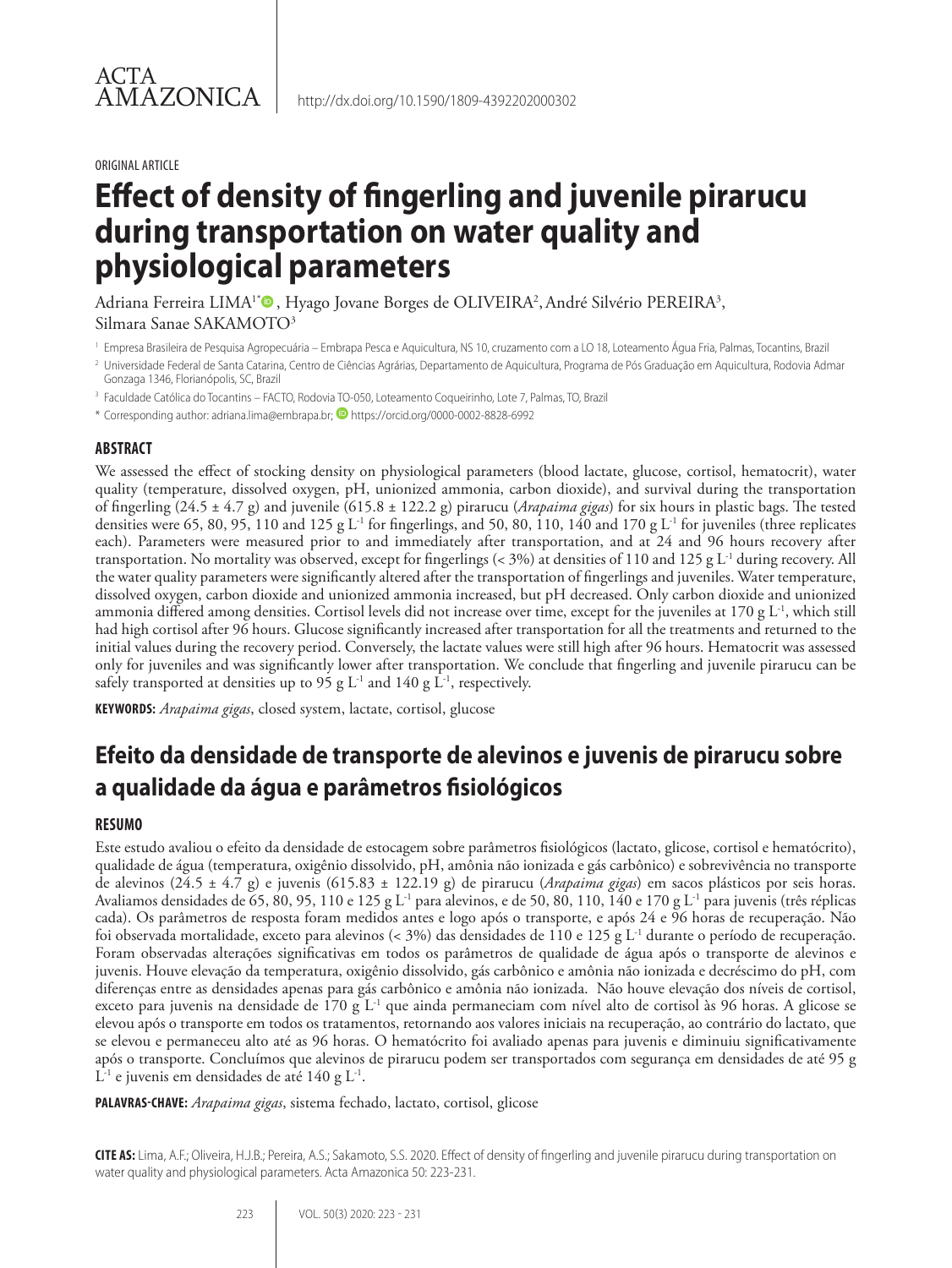

## **INTRODUCTION**

Live fish transportation is a routine practice in fish farming that allows fish to be moved between production chain links. During transportation, fish are simultaneously subject to several stressors, mainly long exposure to poor water quality and inappropriate stocking densities, and to poor handling, confinement and acclimation (Harmon 2009). These stressors, in conjunction with fish health status and the level of blood chemical changes, are the main factors to affect post-transportation survival (Berka 1986; Portz *et al*. 2006).

Fish may be transported in closed systems and all conditions for survival must be provided while fish are confined (Berka 1986). As closed systems offer no air or water exchanges, loading capacity is an important determinant for fish safety during transportation. Water quality is one of the main factors to determine loading capacity during transportation (Portz *et al*. 2006) and is a limiting factor of stocking density during transportation as water deterioration increases with fish density because metabolic residue accumulates (Lim *et al*. 2003). High densities may also cause injuries to fish (King 2009; Ross and Ross 2008). Moreover, there is pressure from the production sector for higher stocking densities to improve economic viability (Portz *et al*. 2006; Carneiro *et al*. 2009).

With increasing pirarucu, *Arapaima gigas* (Schinz 1822) farming in Brazil (IBGE 2018), transporting fish of different size classes to connect production sector links has intensified, mainly between hatcheries and grow-out farms, which frequently demand fish as long as 20 cm. Fish larger than 20 cm are generally demanded by producers whose production structures are deficient (Rebelatto *et al*. 2015). Nevertheless, very few studies have assessed transportation variables. Brandão *et al*. (2006) assessed the physiological effects of transporting pirarucu (33 g) in plastic bags at a density of 20 g  $L^{-1}$  for three hours, and reported a rise in glucose levels and lower lactate levels after transportation, but no mortality. Gomes *et al*. (2006) reported no fish mortality after transporting pirarucu (33 g) in plastic bags at a density of 40 g  $L^{-1}$  for three hours at different NaCl concentrations  $(0, 1, 3, 5 \text{ g } L^1)$ , but Na<sup>+</sup>, Cl<sup>-</sup> and Ca<sup>2+</sup> net fluxes increased and salt levels were not recommended. Gomes *et al*. (2003) assessed the transportation of pirarucu (1.1 kg, 1 fish per bag) in plastic bags (10 L water) for six hours with and without oxygen supply. They reported no mortality, although glucose levels were higher, which indicates stress. Lima and Oliveira (2018) evaluated three densities (80, 120, 160 kg m<sup>-3</sup>) for the transportation of pirarucu (9 kg) in an open system. They did not reach the maximum loading capacity, noted no mortality. However, hematocrit values were higher, lactate concentrations were lower, and they observed alterations in water quality parameters (higher ammonia and carbon dioxide  $(CO_2)$  concentrations, and less dissolved oxygen).

The gap in information on adequate pirarucu transportation still exists, mainly concerning basic aspects such as the effect of density and how it directly affects costs. Therefore, the present study aimed to assess the effect of different stocking densities on water quality, physiological stress parameters and mortality while transporting fingerlings and juveniles pirarucu in plastic bags for six hours.

## **MATERIAL AND METHODS**

#### **Experimental design**

The present study was conducted by performing two transport trials for fingerling and juvenile pirarucu, respectively. Prior to transportation, fish from both size classes were kept in 300 L tanks (1-2 g L-1) and fed *ad libitum* a commercial extruded feed for carnivorous fish species (40% crude protein) three times a day. The fish transportation route included paved roads and back roads, and lasted 6 hours (h), considered a short transportation time (Sampaio and Freire 2016). This time allows the producer to sell fish in cities at a distance of up to some 400 km away, which allows providing a service to at least an entire state in north Brazil.

Fingerlings had mean ± SD for weight and length of  $24.5 \pm 4.7$  g and  $15.6 \pm 1.0$  cm, respectively. The trial was conducted according to a completely randomized design with five stocking densities (65, 80, 95, 110, 125 g  $L^{-1}$ ) and three replicates, which totaled 15 experimental units. Fish were transported in 60-liter plastic bags containing 5 L of water, completely filled with pure oxygen after fish were stocked in bags.

Juveniles had mean ± SD weight and length of 615.8  $\pm$  122.2 g and 47.5  $\pm$  6.3 cm, respectively. The trial was conducted according to a completely randomized design with five stocking densities (50, 80, 110, 140, 170  $gL^{-1}$ ) and three replicates, which gave 15 experimental units. Fish were transported in 60-liter plastic bags containing 10 L of water, completely filled with pure oxygen after fish were stocked in bags.

To minimize the influence of handling stress on transportation, two days before the trials began, fish were captured and immobilized for biometric measurements (weight and total length) (Cupp *et al*. 2017). Then they were distributed in the 300 L tanks in the densities informed above at a constant water flow  $(4.5 \text{ L min}^{-1})$  until they were packed for shipping. On the day of transportation, fish were captured from tanks with a dip net, blood was sampled from the caudal vein and fish were transferred to plastic bags. After transportation, fish were placed in 15 separate recovery tanks (300 L). Feeding was suspended for 24 h before and after transportation to empty the fish digestive tract. Then fish were fed for the following 72 h, when they were fasted again for blood sampling 96 h after transportation. Accumulated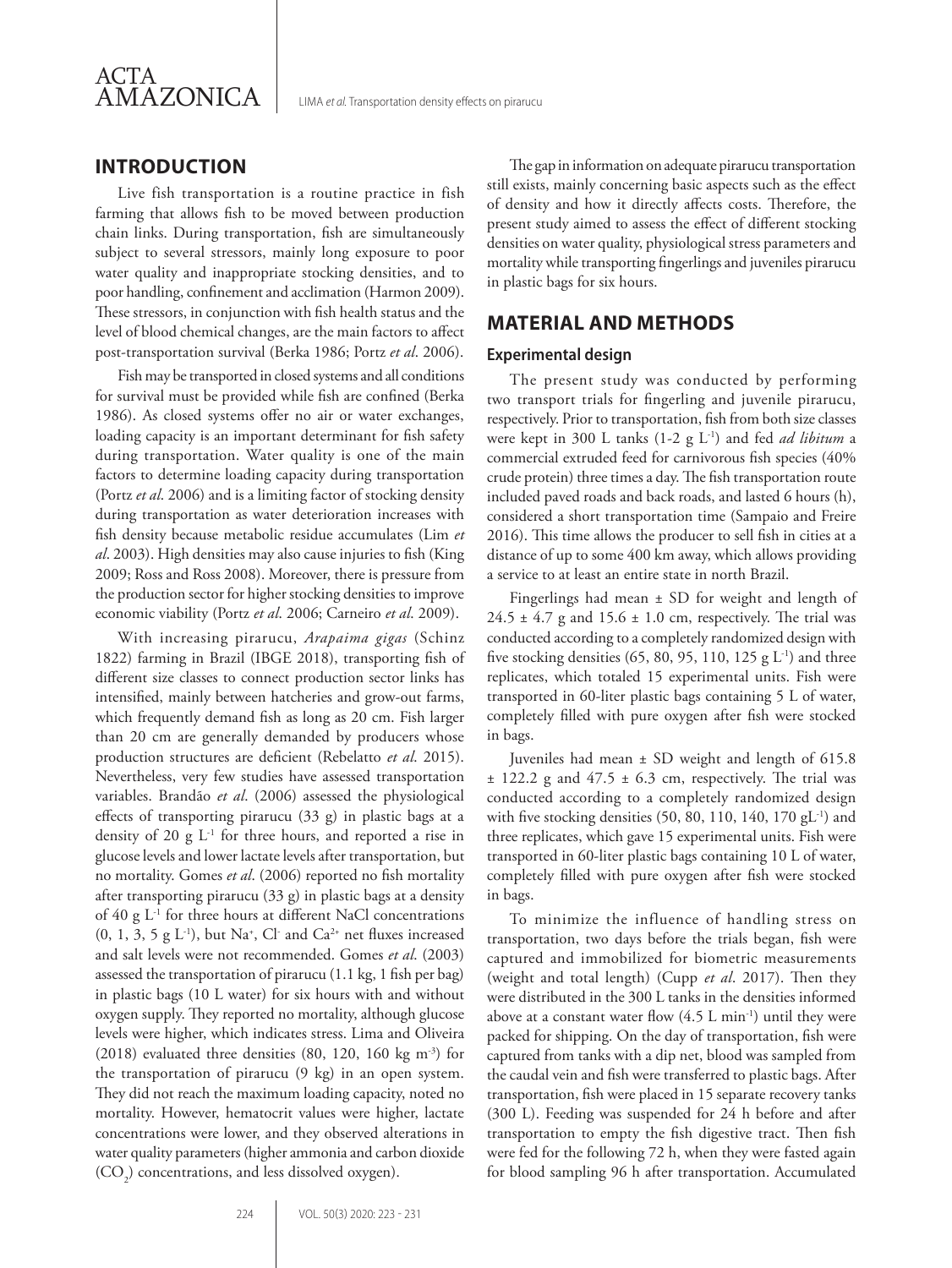mortality was recorded immediately after transportation and during the 96-hour recovery period.

For the physiological parameters in the fingerling trial, blood from two fish per experimental unit (six per treatment) was sampled before, immediately after, 24 h and 96 h after transportation. Blood samples were collected from the caudal vasculature with EDTA-treated syringes in less than 1 minute without anesthesia. The fish used for blood sampling were not returned to the experimental units. Due to the densitydetermined lower number of juveniles per treatment, blood was sampled from all the fish for the physiological parameters and fish were returned to the experimental units.

#### **Water analysis**

ACTA

AMAZONICA

Water quality parameters were measured immediately before and after transportation. As the same water source was used to fill the bags in each experiment, only one sample of source water was analyzed, as a control for water condition immediately before transportation. After transportation, one water sample was taken per experimental unit (three per treatment). Water pH, dissolved oxygen, unionized ammonia and temperature were measured by a probe (YSI, Yellow Springs, USA). Carbon dioxide was measured with a commercial colorimetric kit (Alfakit, Florianópolis, SC, Brazil).

## **Physiological analysis**

Fish physiological parameters were assessed by measuring the following blood indicators: cortisol (ng dL<sup>-1</sup>), glucose (mg  $dL^{-1}$ ) and lactate (mg  $dL^{-1}$ ) for both trials and hematocrit (%) only in juveniles due to insufficient blood volume sampled in fingerlings. Hematocrit was determined after centrifuging blood (1387 g, 5 min) in microcapillary tubes. The microplate enzyme immune assay (Monobind, Lake Forest, CA, USA) was used to determine the blood cortisol concentration. Blood glucose and lactate were determined by the enzymatic method (Labtest, Lagoa Santa, MG, Brazil). The analyses were performed at Empresa Brasileira de Pesquisa Agropecuária (Palmas, Tocantins, Brazil).

#### **Statistical analysis**

The same statistical analyses were performed for the fingerling and juvenile data. Mortality and water quality parameters after transport were compared by a one-way ANOVA, followed by a Tukey test (p < 0.05). Differences between the control and water quality parameters after transportation were compared by a Student's t-test ( $p < 0.05$ ). The physiological stress indicators were compared among treatments by a two-way ANOVA, with density and transport period as factors, followed by a Tukey test (p < 0.05). To evaluate the homogeneity of variance and normality premises, the Bartlett and the Shapiro-Wilk tests were respectively performed. When premises were not met, data were Box-Cox-transformed prior to the analysis. Statistical analyses were performed in R (R Core Team 2016).

#### **Ethics and legal aspects**

The study complied with Brazilian guidelines for the care and use of animals for scientific and educational purposes being approved by the Ethics Committee for the Use of Animals–CEUA of the National Research Center on Fisheries, Aquaculture and Agricultural Systems–CNPASA (protocol nos. 34/2017 and 40/2018).

## **RESULTS**

#### **Fingerling trial**

No mortality was observed immediately after transportation. However by the end of the recovery period, mortality was recorded at the higher densities of 110 and 125 g L-1 (Table 1). Temperature, dissolved oxygen, unionized ammonia and  $CO<sub>2</sub>$  increased after transportation, but pH decreased. Water pH, temperature, dissolved oxygen and  $\mathrm{CO}_2$  concentration did not vary significantly among densities

**Table 1.** Overall mortality (96 h after transportation) of fingerlings of pirarucu, *Arapaima gigas* and water quality parameters immediately before (control) and after fingerling transportation for six hours in plastic bags at densities of 65, 80, 95,110 and 125 g L<sup>-1</sup>. Values are the mean  $\pm$  standard deviation of three replicates.

| Water parameter                        | Control | After transportation |                                  |                       |                       |                        |
|----------------------------------------|---------|----------------------|----------------------------------|-----------------------|-----------------------|------------------------|
|                                        |         | $65$ q $L^{-1}$      | $80 \, \text{q}$ L <sup>-1</sup> | $95$ gL <sup>-1</sup> | $110 \text{ qL}^{-1}$ | $125$ gL <sup>-1</sup> |
| Temperature (°C)                       | 27.1 A  | $31.87 + 0.46$ Ba    | $31.63 + 0.85$ Ba                | $31.23 + 0.25$ Ba     | 31.27 ±0.35 Ba        | $33.90 + 4.31$ Aa      |
| Dissolved oxygen (mgL-1)               | 2.37 A  | $6.85 + 0.55$ Ba     | $6.05 + 0.68$ Ba                 | $6.53 + 0.21$ Ba      | $6.59 + 0.42$ Ba      | $6.26 + 0.59$ Aa       |
| pH                                     | 7.31 A  | $6.62 + 0.13$ Ba     | $6.51 + 0.13$ Ba                 | $6.43 + 0.04$ Ba      | $6.42 + 0.01$ Ba      | $6.42 + 0.11$ Ba       |
| Unionized ammonia (mgL <sup>-1</sup> ) | 0.05A   | $1.62 + 0.26$ Bd     | $1.94 + 0.11$ Bd                 | $2.39 + 0.12$ Bc      | $3.08 + 0.02$ Bb      | $3.67 + 0.17$ Ba       |
| Carbon dioxide (mgL <sup>-1</sup> )    | 2.0A    | $12.67 + 6.43$ Aa    | $10.67 + 1.15$ Ba                | $10.33 + 4.04$ Aa     | $14.33 + 6.03$ Aa     | $13.67 + 5.13$ Aa      |
| Overall mortality (%)                  | $\sim$  | 0.00 <sub>b</sub>    | 0.00 <sub>b</sub>                | 0.00 <sub>b</sub>     | $2.67 + 3.06$ a       | $0.33 + 0.58$ ab       |

Different lowercase letters indicate significant differences among treatments (one-way ANOVA, followed by a Tukey test at p < 0.05). Uppercase letters denote significant differences between the control and values after transportation (Student's t-test at p < 0.05).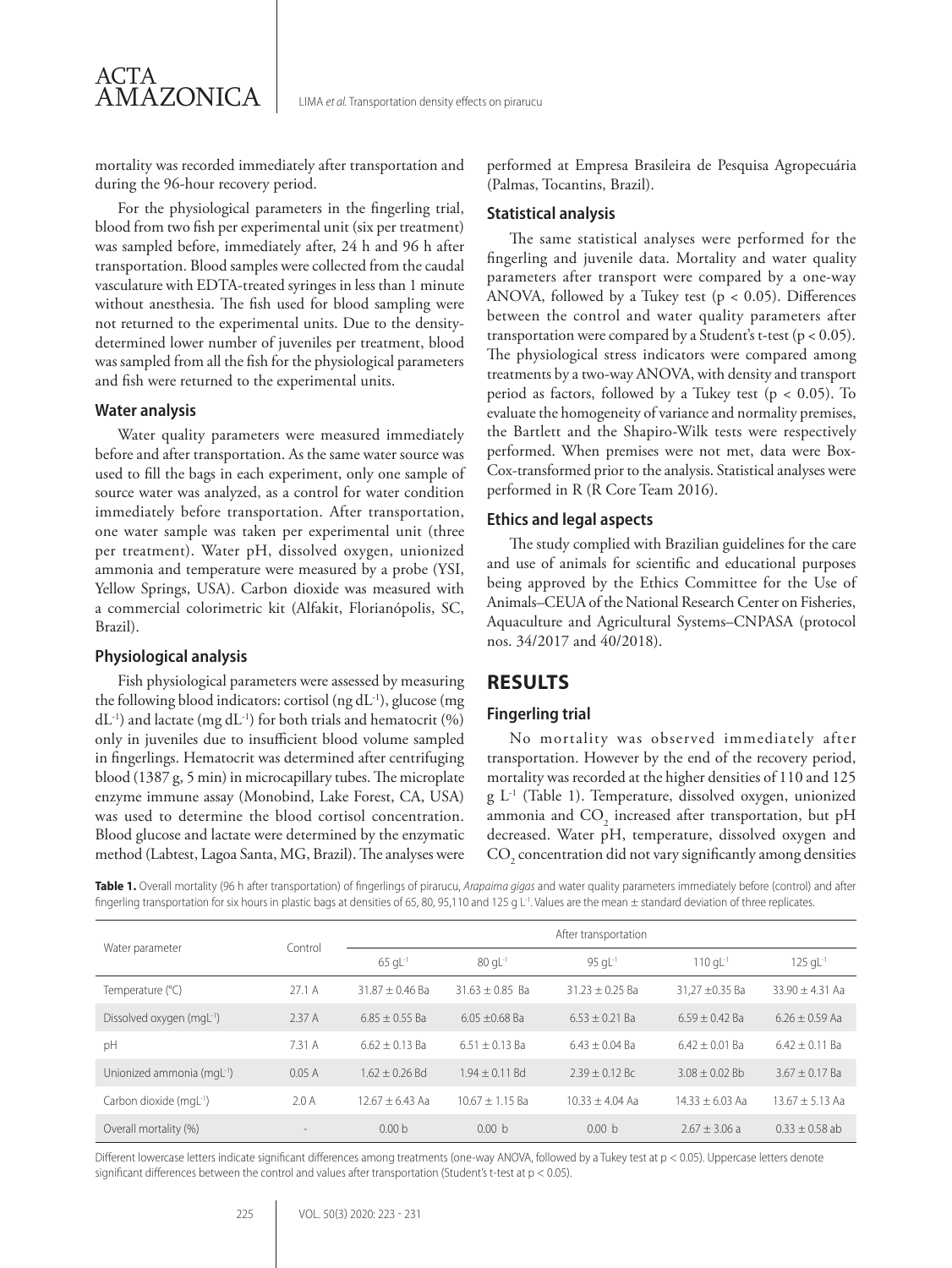#### LIMA *et al.* Transportation density effects on pirarucu

immediately after transportation, but unionized ammonia rose with increased density (Table 1).

ACTA

AMAZONICA

The blood glucose concentration was influenced significantly by density and time (immediately before, after, and at 24 h and 96 h after transportation). Higher concentrations were observed immediately after transportation, which returned to the initial values by the end of the recovery period for all the tested densities (Figure 1; Table 2).

The blood lactate concentration did not differ significantly between densities. With time however, i.e., significantly higher values were observed immediately after transportation that decreased during the recovery period, but did not return to the initial values. The blood cortisol levels did not increase with either time or density.



**Figure 1.** Mean plasma glucose concentration (mg dL<sup>-1</sup>) during the transportation procedure of pirarucu, *Arapaima gigas* fingerlings at different densities. Control – before transport; AT – immediately after transport, 24 h AT – 24 h after transport; 96 h AT – 96 h after transport. Different lowercase superscript letters indicate significant differences between densities. Uppercase letters denote differences between transportation periods (Tukey, p < 0.05).

**Table 2.** Cortisol, lactate and glucose levels in pirarucu *Arapaima gigas* fingerlings at different densities and at different times during the transport process. Control – before transport; AT – immediately after transport, 24 h AT – 24 hours after transport; 96 h AT – 96 hours after transport. Values are the mean ± standard deviation of three replicates. The significance of the two-way ANOVA for each dependent variable is also shown.

| Density<br>$(q L^{-1})$   | Transportation period | Cortisol<br>$(\mu g\,dL^{-1})$ | Lactate<br>$(mg dL-1)$ | Glucose<br>$(mq dL^{-1})$ |
|---------------------------|-----------------------|--------------------------------|------------------------|---------------------------|
| 65                        | Control               | $4.89 \pm 4.58$                | $9.74 \pm 0.73$ Ca     | $67.54 \pm 11.69$ Ab      |
|                           | AT                    | $7.55 \pm 5.26$                | $24.44 \pm 2.08$ Aa    | $161.90 \pm 24.71$ Bb     |
|                           | 24 h AT               | $2.73 \pm 0.75$                | $25.81 \pm 10.56$ Aa   | $80.31 \pm 4.95$ Ab       |
|                           | 96 h AT               | $4.86 \pm 4.17$                | 20.17 ± 10.18 Ba       | $65.99 \pm 18.75$ Aa      |
| 80                        | Control               | $6.55 \pm 0.27$                | $8.21 \pm 1.45$ Ca     | 69.96 $\pm$ 26.52 Aab     |
|                           | AT                    | $8.75 \pm 6.28$                | $25.98 \pm 3.41$ Aa    | 193.15 ± 29.37 Bab        |
|                           | 24 h AT               | $8.12 \pm 0.81$                | $27.35 \pm 8.34$ Aa    | $65.12 \pm 5.54$ Aab      |
|                           | 96 h AT               | $5.69 \pm 3.79$                | $14.02 \pm 10.87$ Ba   | 79.70 ± 4.76 Aa           |
| 95                        | Control               | $7.71 \pm 2.60$                | $9.23 \pm 2.90$ Ca     | $80.04 \pm 6.56$ Aab      |
|                           | AT                    | $11.04 \pm 8.25$               | $30.26 \pm 4.89$ Aa    | $129.03 \pm 30.22$ Bab    |
|                           | 24 h AT               | $7.95 \pm 2.52$                | $22.05 \pm 3.12$ Aa    | $65.39 \pm 16.21$ Aab     |
|                           | 96 h AT               | $7.34 \pm 3.27$                | $19.32 \pm 3.49$ Ba    | $85.28 \pm 15.14$ Aa      |
| 110                       | Control               | $4.92 \pm 6.93$                | $6.67 \pm 5.08$ Ca     | 83.87 ± 11.40 Aab         |
|                           | AT                    | $11.92 \pm 10.22$              | $29.57 \pm 0.78$ Aa    | $131.12 \pm 19.25$ Bab    |
|                           | 24 h AT               | $13.08 \pm 8.05$               | $23.25 \pm 9.82$ Aa    | 70.97 ± 2.71 Aab          |
|                           | 96 h AT               | $4.58 \pm 0.15$                | $16.58 \pm 6.92$ Ba    | 49.40 ± 12.69 Aa          |
| 125                       | Control               | $5.50 \pm 2.87$                | 5.64 $\pm$ 3.63 Ca     | $92.14 \pm 8.27$ Aa       |
|                           | AT                    | $12.05 \pm 5.98$               | $18.29 \pm 8.34$ Aa    | 234.74 ± 11.13 Ba         |
|                           | 24 h AT               | $2.13 \pm 1.07$                | $10.43 \pm 0.36$ Aa    | $35.08 \pm 7.98$ Aa       |
|                           | 96 h AT               | $6.87 \pm 4.96$                | $13.16 \pm 9.21$ Ba    | 55.38 $\pm$ 9.98 Ca       |
| Density (D)               |                       | ns                             | ns                     | p < 0.01                  |
| Transportation period (P) |                       | ns                             | p < 0.001              | p < 0.001                 |
| D x P interaction         |                       | ns                             | ns                     | p < 0.01                  |

Different lowercase letters indicate significant differences between densities and uppercase letters denote differences between transportation periods (Tukey test, p < 0.05); ns (not significant).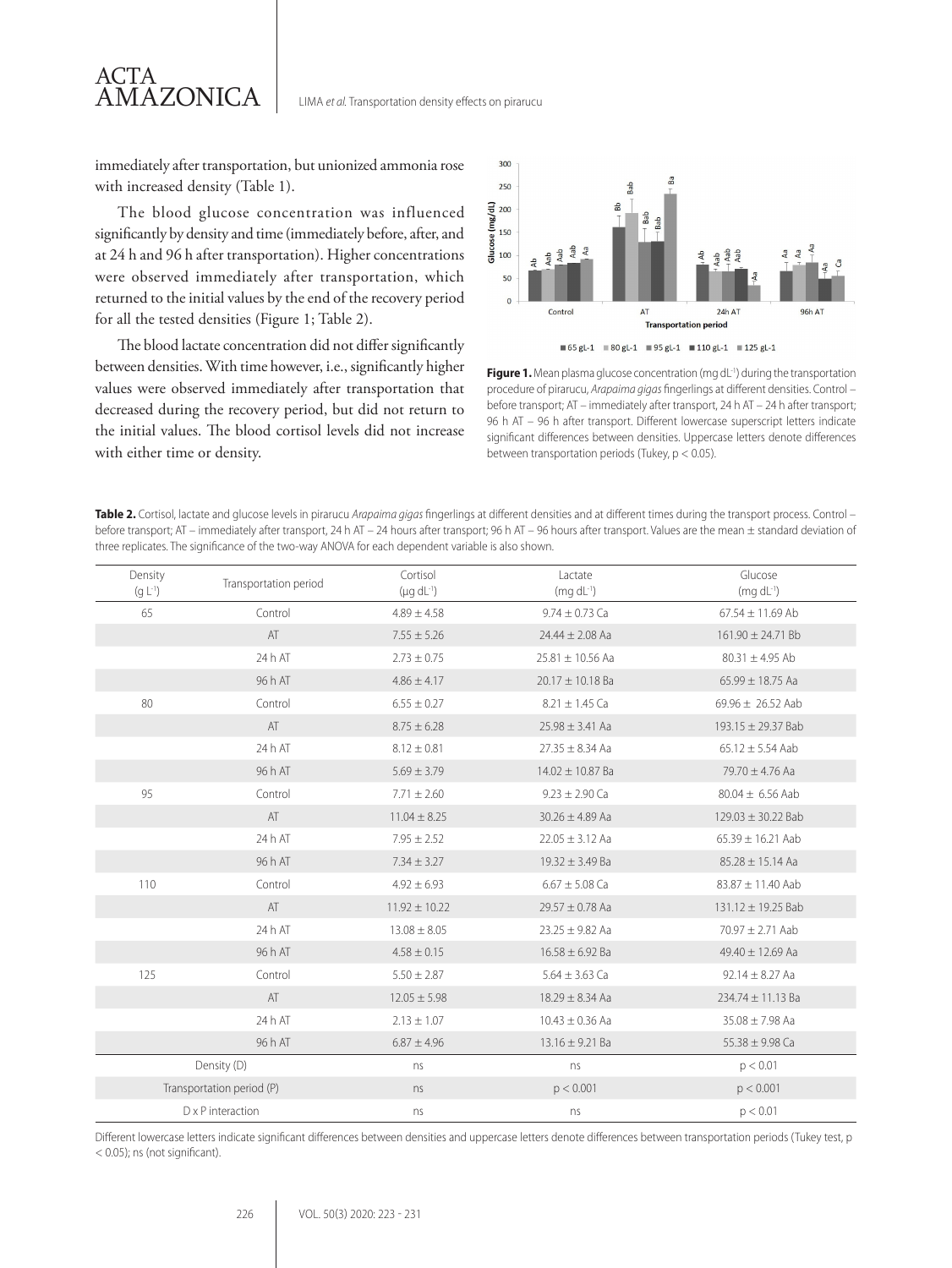

#### **Juvenile trial**

No mortality was observed immediately after transportation or during the 96-hour recovery period. Temperature, dissolved oxygen, unionized ammonia and  $\mathrm{CO}_2$  increased significantly after transportation, but pH decreased. Water dissolved oxygen concentration, pH and temperature did not differ significantly among densities immediately after transportation, whereas unionized ammonia and CO<sub>2</sub> increased with density (Table 3).

Juvenile pirarucu physiological responses were significantly influenced by the density/time interaction (immediately before, after, and 24 h and 96 h after transportation), except the blood lactate levels (Table 4).

Blood lactate was higher after transportation at higher densities and did not return to the initial levels after the recovery period. Cortisol levels did not increase significantly with transportation, except for the  $170 \text{ g L}^{-1}$  density, which increased after transportation and did not return to the initial values after the recovery period (Figure 2). Glucose levels



Figure 2. Mean plasma cortisol concentration (ng dL<sup>-1</sup>) during the transportation procedure of pirarucu, *Arapaima gigas* juveniles at different densities. Control – before transport; AT – immediately after transport, 24 h AT – 24 h after transport; 96 h AT – 96 h after transport. Different uppercase superscript letters indicate

significant differences between densities. Lowercase letters denote difference

between transportation periods (Tukey, p < 0.05).

increased after transportation for most densities and returned to the initial values during the recovery period (24 h and 96 h) (Figure 3a). Hematocrit levels decreased significantly after transportation and during the recovery period for all the densities, and were lowest for the  $140$  and  $170$  g  $L<sup>-1</sup>$  densities (Figure 3b).



Figure 3. Mean plasma glucose concentrations (mg dL<sup>-1</sup>) (A) and hematocrit (%) (B) during the transportation procedure of pirarucu, *Arapaima gigas* juveniles at different densities. Control – before transport; AT – immediately after transport, 24 h AT – 24 h after transport; 96 h AT – 96 h after transport. Different uppercase superscript letters indicate significant differences between densities. Lowercase letters denote differences between transportation periods (Tukey, p < 0.05).

**Table 3.** Water quality parameters immediately before (control) and after juvenile of pirarucu *Arapaima gigas* transportation for six hours in plastic bags at densities of 65, 80, 95,110 and 125 g L<sup>-1</sup>. Values are the mean  $\pm$  standard deviation of three replicates.

| Water parameter                         | Control | After transportation |                   |                   |                   |                    |
|-----------------------------------------|---------|----------------------|-------------------|-------------------|-------------------|--------------------|
|                                         |         | 50 g $L^{-1}$        | $80qL^{-1}$       | 110 g $L^{-1}$    | 140 g $L^{-1}$    | 170 g $L^{-1}$     |
| Temperature (°C)                        | 27.8 A  | $31.75 + 0.15$ Ba    | $31.97 + 0.17$ Ba | $31.55 + 0.13$ Ba | $31.4 + 0.08$ Ba  | $31.42 + 0.05$ Ba  |
| Dissolved oxygen (mg L <sup>-1</sup> )  | 5.55 A  | $1692 + 193$ Ba      | $15.7 + 0.74$ Ba  | $16.23 + 2.89$ Ba | $14.91 + 2.48$ Ba | $15.24 + 1.98$ Ba  |
| pH                                      | 6.79 A  | $6.26 + 0.10$ Ba     | $6.17 + 0.10$ Ba  | $6.12 + 0.07$ Ba  | $6.15 + 0.05$ Ba  | $6.16 \pm 0.07$ Ba |
| Unionized ammonia (mg L <sup>-1</sup> ) | 0.05A   | $0.32 + 0.09$ Bc     | $0.50 + 0.10$ Bc  | $0.80 + 0.10$ Bb  | $0.94 + 0.07$ Bb  | $1.34 + 0.17$ Ba   |
| Carbon dioxide (mg L <sup>-1</sup> )    | 2.0 A   | $3.88 + 0.63$ Bc     | $4.08 + 0.00$ Bc  | $8.25 + 1.94$ Bb  | $787 + 144$ Rh    | $11.7 + 0.48$ Ba   |

Different lowercase letters indicate significant differences among treatments (one-way ANOVA, followed by Tukey test p<0.05). Uppercase letters denote significant differences between the control and after the transportation values, Student's t-test (p<0.05).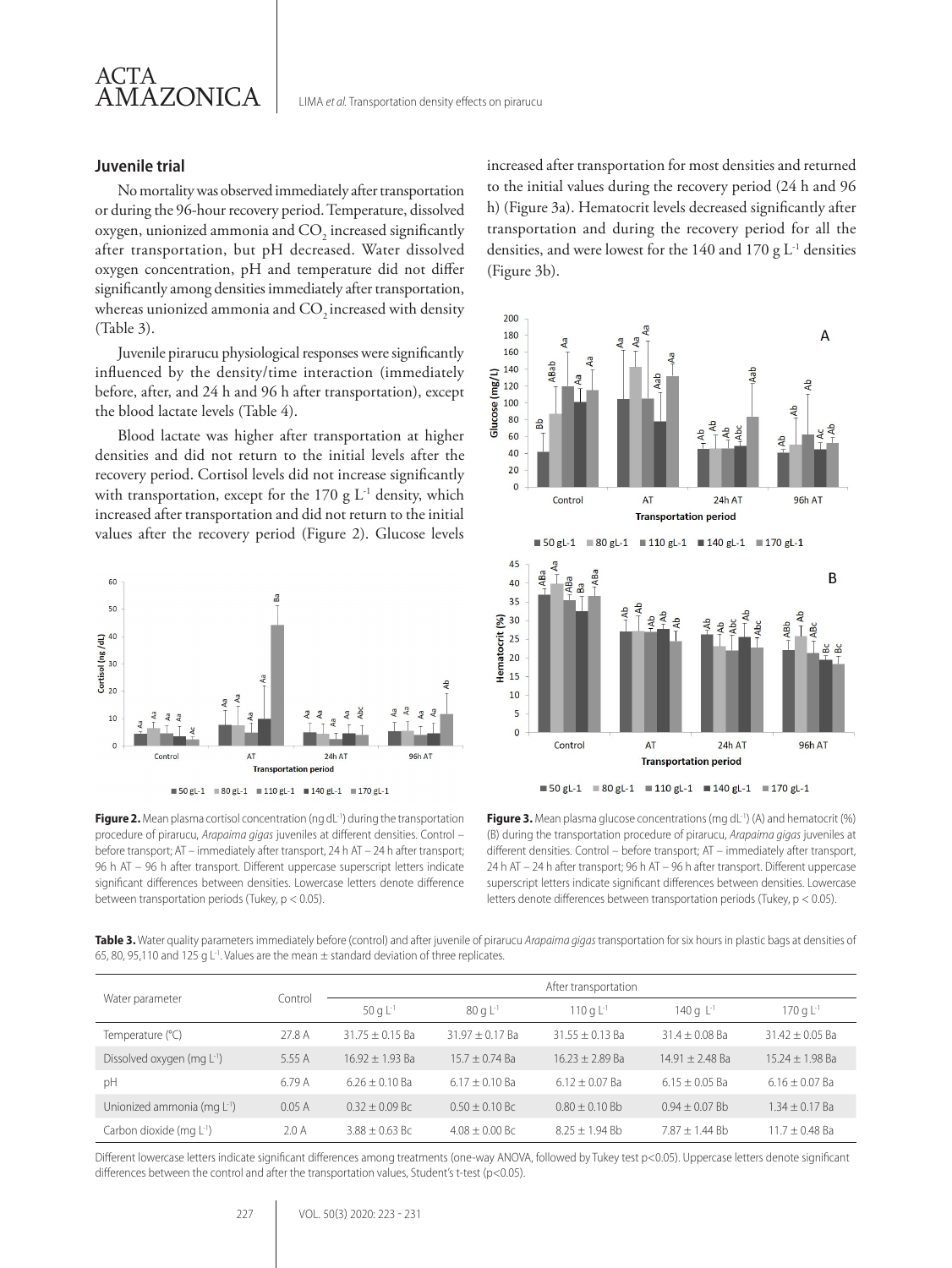| Table 4. Cortisol, lactate, glucose and hematocrit levels in pirarucu Arapaima gigas juvenile at different densities and for distinct transport process periods. Control |
|--------------------------------------------------------------------------------------------------------------------------------------------------------------------------|
| - before transport; AT - immediately after transport, 24 h AT - 24 h after transport; 96 h AT - 96 h after transport. Values are the mean ± standard deviation of three  |
| replicates. The significance of the two-way ANOVA for each dependent variable is also shown.                                                                             |

| Density $(q L^1)$         | Transportation period | Cortisol (µg dL-1)  | Lactate (mg dL <sup>-1</sup> ) | Glucose (mg dL-1)     | Hematocrit (%)       |
|---------------------------|-----------------------|---------------------|--------------------------------|-----------------------|----------------------|
| 50                        | Control               | $4.45 \pm 0.76$ Aa  | $44.06 \pm 29.25$ Ab           | $41.90 \pm 22.03$ Bb  | $36.96 \pm 1.53$ ABa |
|                           | AT                    | $7.67 \pm 5.26$ Aa  | $80.98 \pm 16.44$ Aa           | $104.59 \pm 58.17$ Aa | $27.08 \pm 3.17$ Ab  |
|                           | 24 h AT               | $4.95 \pm 3.28$ Aa  | 34.59 ± 12.34 Aa               | $45.48 \pm 6.28$ Ab   | $26.22 \pm 1.17$ Ab  |
|                           | 96 h AT               | $5.33 \pm 3.23$ Aa  | $104.58 \pm 20.35$ Aa          | $40.82 \pm 3.97$ Ab   | $22.17 \pm 2.50$ ABb |
| 80                        | Control               | $6.48 \pm 2.22$ Aa  | $34.01 \pm 16.98$ Ab           | 86.72 ± 32.95 ABab    | $39.83 \pm 2.44$ Aa  |
|                           | AT                    | $7.53 \pm 7.04$ Aa  | $98.76 \pm 43.48$ Aa           | 142.94 ± 18.65 Aa     | $27.17 \pm 4.02$ Ab  |
|                           | 24 h AT               | $4.42 \pm 3.56$ Aa  | $50.62 \pm 33.70$ Aa           | $45.83 \pm 16.28$ Ab  | $23.00 \pm 3.30$ Ab  |
|                           | 96 h AT               | $5.53 \pm 3.45$ Aa  | 77.45 ± 27.71 Aa               | $50.49 \pm 32.09$ Ab  | $25.75 \pm 2.77$ Ab  |
| 110                       | Control               | $4.59 \pm 2.90$ Aa  | $36.45 \pm 40.39$ Ab           | 120.06 ± 39.85 Aa     | $35.50 \pm 1.29$ ABa |
|                           | AT                    | $4.78 \pm 3.58$ Aa  | $75.62 \pm 23.46$ Aa           | $105.37 \pm 68.17$ Aa | $27.00 \pm 0.82$ Ab  |
|                           | 24 h AT               | $2.47 \pm 2.20$ Aa  | $82.61 \pm 30.04$ Aa           | $46.12 \pm 9.68$ Ab   | $22.00 \pm 4.08$ Abc |
|                           | 96 h AT               | $4.07 \pm 3.01$ Aa  | $85.64 \pm 34.46$ Aa           | $62.43 \pm 47.59$ Ab  | $21.25 \pm 3.30$ ABc |
| 140                       | Control               | $3.47 \pm 3.64$ Aa  | $50.54 \pm 38.11$ Ab           | $100.99 \pm 16.21$ Aa | $32.50 \pm 3.87$ Ba  |
|                           | AT                    | $9.96 \pm 12.07$ Aa | $71.70 \pm 22.66$ Aa           | 78.15 ± 34.17 Aab     | $27.75 \pm 1.26$ Ab  |
|                           | 24 h AT               | $4.56 \pm 3.21$ Aa  | $93.94 \pm 37.64$ Aa           | $48.87 \pm 4.96$ Abc  | $25.50 \pm 3.79$ Ab  |
|                           | 96 h AT               | $4.53 \pm 3.72$ Aa  | $66.30 \pm 16.40$ Aa           | $44.77 \pm 7.45$ Ac   | $19.50 \pm 1.00$ Bc  |
| 170                       | Control               | $2.33 \pm 1.00$ Ac  | $66.54 \pm 42.66$ Ab           | $115.11 \pm 23.90$ Aa | $36.50 \pm 2.52$ ABa |
|                           | AT                    | 44.18 $\pm$ 7.03 Ba | 133.31 ± 13.90 Aa              | $132.13 \pm 14.12$ Aa | $24.50 \pm 2.65$ Ab  |
|                           | 24 h AT               | $4.10 \pm 3.36$ Abc | 105.59 ± 17.75 Aa              | $83.90 \pm 39.06$ Aab | $22.75 \pm 2.63$ Abc |
|                           | 96 h AT               | $11.64 \pm 7.59$ Ab | 79.00 $\pm$ 49.64 Aa           | $52.26 \pm 6.33$ Ab   | $18.33 \pm 2.08$ Bc  |
| Density (D)               |                       | p < 0.05            | p < 0.05                       | p < 0.01              | p < 0.001            |
| Transportation period (P) |                       | p < 0.01            | p < 0.001                      | p < 0.001             | p < 0.001            |
| D x P Interaction         |                       | p < 0.05            | ns                             | p < 0.05              | p < 0.01             |

Different uppercase superscript letters indicate significant differences between densities. Lowercase letters denote difference between transportation periods (Tukey,  $p < 0.05$ ); ns (not significant).

## **DISCUSSION**

The mortality of fingerlings at higher densities demonstrated that transportation at such densities had irreversible stress effects or osmoregulatory dysfunction on the fish, which Lim *et al*. (2003) stated as the most frequent cause of post-shipment fish mortality. In general, small fish are not affected by transportation stress and most mortality occurs during recovery, possibly due to additional stress from acclimation (Froese 1988), which results in immune suppression (Harmon 2009) and even death. Although no mortality was observed for juveniles, cortisol increased after transportation and had not returned to the initial values by the end of the recovery period. This finding indicates that the loading capacity in closed systems (plastic bags) came very close to the maximum at 170 g  $L^{-1}$ . Our results are consistent with those reported by Lima and Oliveira (2018) in juvenile pirarucu (9.0 kg) transported at a density of  $160 \text{ g L}^{-1}$  in open systems with no mortality. This demonstrates that pirarucu can withstand higher stocking densities as they grow.

As expected, water quality deteriorated after transportation. Higher water temperature after transporting fingerlings or juveniles was due to the plastic bags being exposed to air temperature, which is frequently higher than the water temperature in the study area. The same trend has been observed for pirarucu transportation in an open system (Lima and Oliveira 2018).

A higher water oxygen concentration after transportation is commonly reported for fish transported in plastic bags as pure oxygen is injected into water (Carneiro *et al*. 2009; Zeppenfeld *et al*. 2014). Our oxygen concentrations after transporting both fingerlings and juveniles were at the levels recommended for fish (Boyd 1979), which indicates that the water oxygen was not a limiting factor for transportation (Harmon 2009). The higher oxygen levels after transportation in the juvenile bags as compared to fingerlings, can be related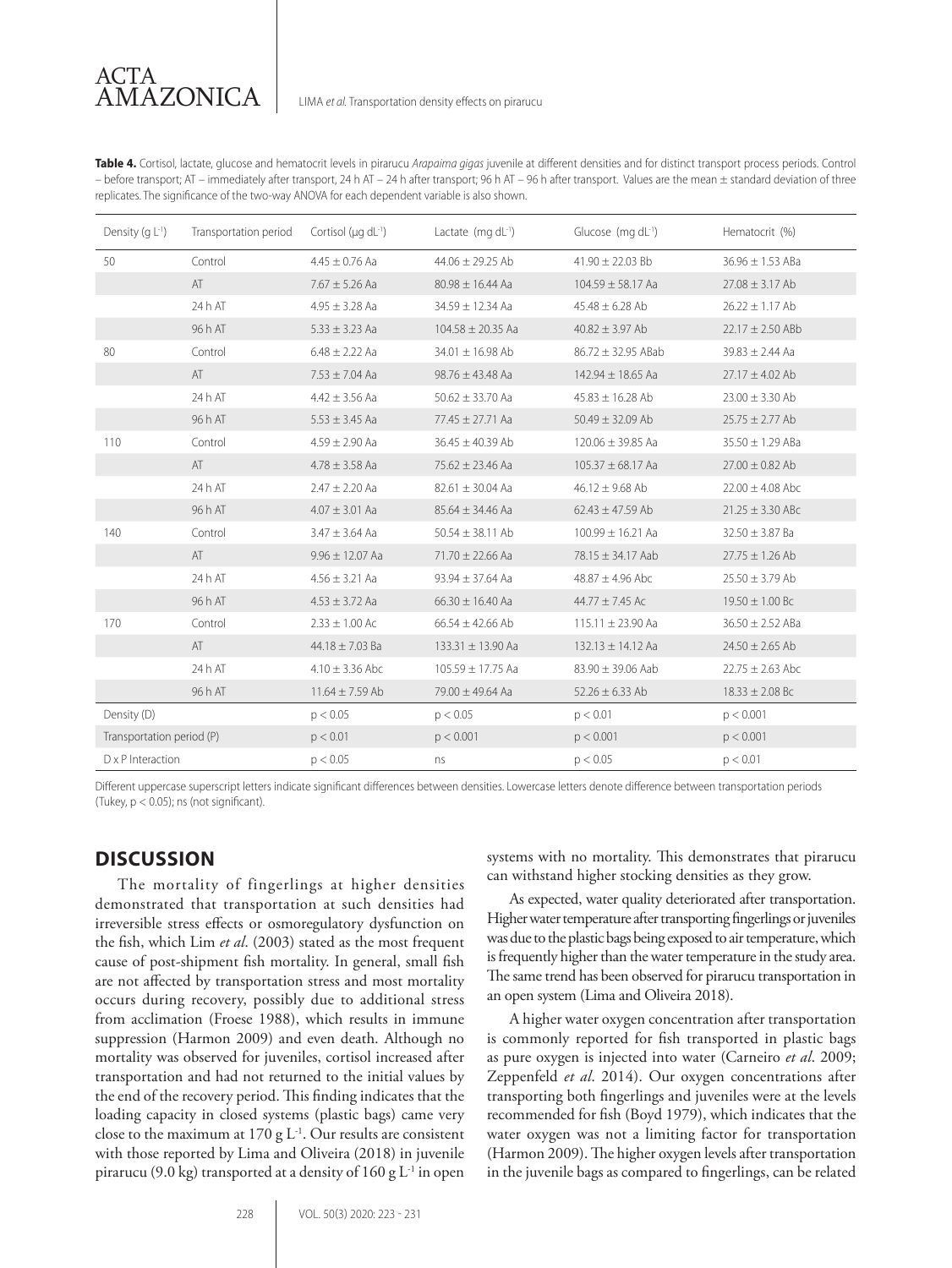to the characteristic of this species to become obligate airbreathing as they grow  $(1 \text{ kg})$ , whereas fingerling  $(24.5 \text{ g})$ respiration is aquatic (Brauner *et al*. 2004).

ACTA

AMAZONICA

The decrease in water pH after transporting in both fingerlings and juveniles was similar to what was reported by Treasurer (2012) for the transportation of *Gadus morhua*  Linnaeus 1758*,* and by Carneiro *et al*. (2009) for *Rhamdia quelen* (Quoy and Gaimard 1824). The drop in water pH is probably related to the increased CO<sub>2</sub> levels observed at the end of transport, which result from animal metabolism (Harmon 2009). As the drop in pH was similar for all the tested densities, it is apparently not related to juvenile mortality. As pirarucu is a native fish species to the Amazon basin, where water is naturally acidic (Gomes *et al*. 2003), it tolerates pH values below 7.0.

The unionized ammonia levels increased at higher densities in both fingerlings and juveniles, even after the 24-hour fasting period recommended prior to fish transportation (Conte 2004; Harmon 2009), as also reported by Carneiro *et al*. (2009) with *Rhamdia quelen.* During transportation of the juveniles, the unionized ammonia levels were below 2.0 mg L-1, which was the maximum concentration reported by Cavero *et al*. (2004) and did not cause mortality in the 2.6 kg juvenile pirarucu (Cavero *et al.* 2004). Unionized ammonia concentration during transportation was 2.39 mg  $L^{-1}$  for fingerlings at 95 g  $L^{-1}$  with no recorded mortality, which demonstrates that it was within the limits for pirarucu of 24 g at this density. At the densities for which mortality occurred, concentrations went above  $3.0 \text{ mg } L^{-1}$ , a high value, but still below those reported by Lima and Oliveira (2018) for transportation water of juvenile pirarucu (9 kg), with no reported mortality. Nevertheless, younger individuals are frequently more sensitive to ammonia (Salin and Williot 1991), which indicates that unionized ammonia may be one of the factors that contributed to the mortality that we observed during the transportation of fingerlings.

An increase in  $\mathrm{CO}_\mathrm{2}$  during transportation was expected as a result of fish metabolism in a closed system. Although  $\mathrm{CO}_2$  accumulation in water may be more critical for fish than ammonia (Wedemeyer 1996; Portz *et al*. 2006), it occurred uniformly at all fingerling densities. Although CO<sub>2</sub> levels increased at higher juvenile densities, they generally did not exceed the values recommended by Wedemeyer (1996) as being safe for freshwater fish, i.e., below 20-30 mg L<sup>-1</sup>, so that we suggest that it was not responsible for the observed fingerling mortalitiy. Additionally, a sharp rise in water  $CO<sub>2</sub>$ levels may result in blood acidification and higher hematocrit values (Paterson *et al*. 2003), which was not observed in our juveniles. Yet the low hematocrit values after transportation and during the recovery period demonstrate that the CO<sub>2</sub> values were at the limit tolerated by the species.

Although longer fasting periods are recommended for larger fish (Froese 1998), ammonia excretion was greater in the fingerling pirarucu than in the juveniles. Furthermore, fingerling oxygen consumption and  $CO_2$  production were higher than in the juveniles, even though they were handled similarly and at lower densities. This scenario suggests that younger pirarucu have higher metabolic rates which, in turn, result in faster water deterioration and, thus, less carrying capacity, as reported by Berka (1986) and Portz *et al*. (2006), who recommend lower densities for smaller individuals.

Physiological parameters are good indicators of the fish stress response and can be influenced by water quality deterioration, a critical factor in fish transportation (Sampaio and Freire 2016), as observed in all our treatments. Of all the measured parameters, lactate increased significantly after transportation for both fingerlings and juveniles, and did not returned to the initial values until the end of the recovery period, as also reported by Gomes *et al*. (2006) in pirarucu transportation at different salinities. Similar to that observed by Gomes *et al.* (2006), lactate was the strongest physiological response in pirarucu because it had not returned to the initial values after the recovery period. Higher post-transportation lactate levels indicate lactic acid accumulation due to increased physical activity (Barton *et al*. 2002; Dobsikova *et al*. 2009), which is possibly related to capture, handling and confinement stress during transportation (Harmon 2009; Iversen *et al*. 2005; Portz *et al.* 2006). This further stresses the need to use anaerobic metabolism when the aerobic metabolism cannot provide fish with enough energy (Oliveira *et al*. 2018). Additionally, increased unionized ammonia in the water may result from fish agitation (Portz *et al*. 2006), and, consequently, higher lactate levels after transportation. A change in lactate levels is a frequent stress response in fish (Ross and Ross 2008) and may be quite variable. Atlantic salmon (Iversen *et al*. 2005) and *Paralichthys olivaceus* (Temminck and Schlegel, 1846) (Hur *et al.* 2006) displayed similar behavior after transportation, whereas Brandão *et al*. (2006) and Lima and Oliveira (2018) reported lower lactate levels after the transportation of larger pirarucu. Finally, fish in stressful situations may use lactate to produce glucose (Mommsem *et al*. 1999), which is an important energy source in the metabolic processes of pirarucu that face stress (Gomes *et al*. 2006).

As observed in most of our treatments, rising levels of glucose, but not of cortisol, were reported for pirarucu (34 g) by Brandão *et al*. (2006), who attributed this increase to catecholamines. Catecholamines are responsible for the immediate increase in blood glucose levels, whereas cortisol maintains high levels for longer (Barton *et al*. 2002), which may explain the return of the blood glucose levels to the initial values during the recovery period. Catecholamines release is also responsible for higher blood lactate levels (Ross and Ross 2008), which may explain the increase in lactate we observed. In general, a rise in blood glucose levels is attributed to fish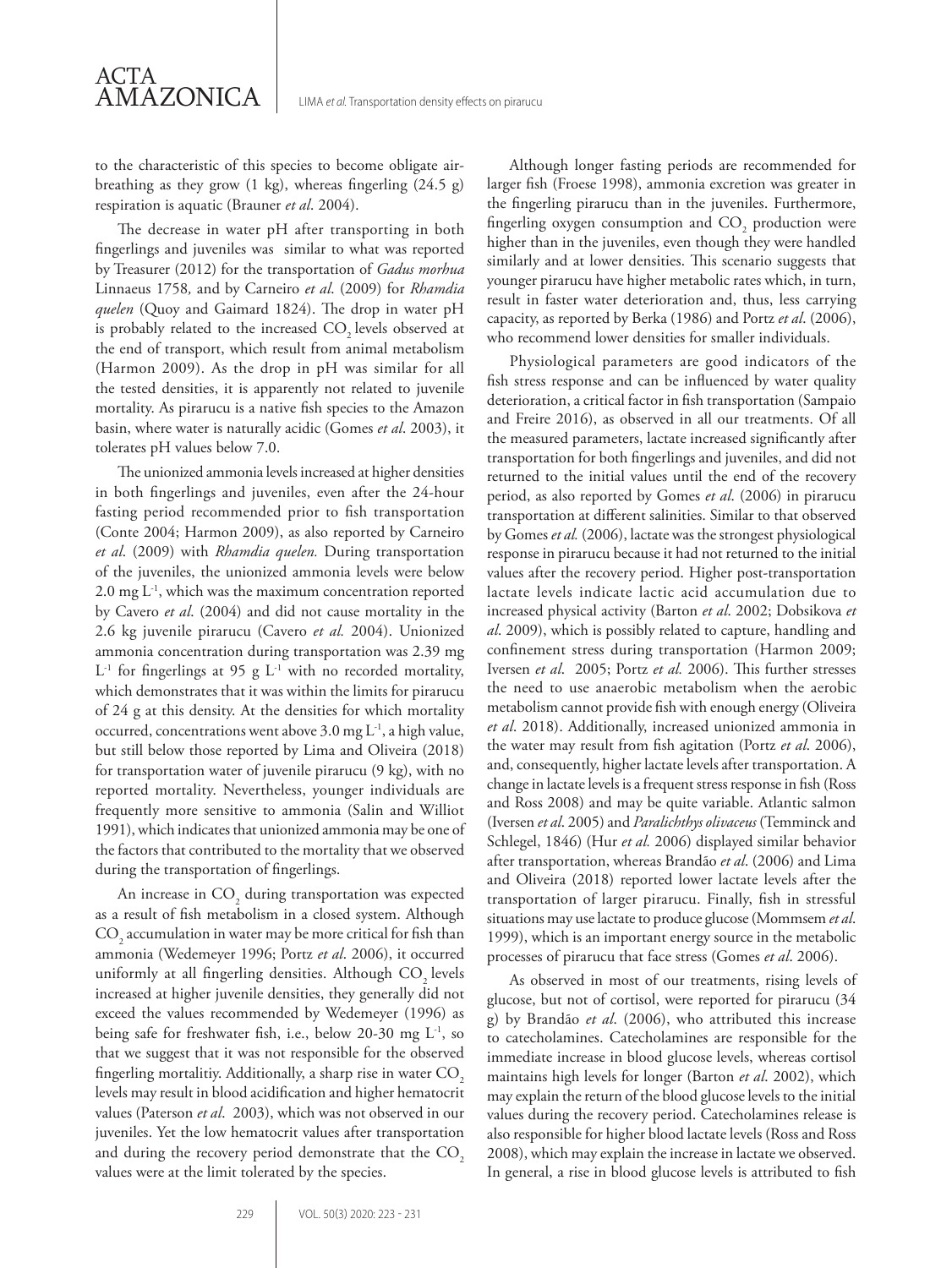

needing to maintain the energy levels required for metabolic activities and, with a startle response, to provide the sudden high demand from muscles (Brandão *et al*. 2006). Gomes *et al*. (2003) have attributed high glucose levels in pirarucu (1.1 kg), even during the recovery period, to continuous stress from handling to perform blood sampling. Conversely, Lima and Oliveira (2018) did not observe any alterations in blood glucose during pirarucu transportation. Generally no pattern appears in the variation of blood glucose levels as a fish response to stressors, not even in the same experimental group (Mommsem *et al*. 1999; Ross and Ross 2008). The different responses of glucose levels to transportation stress in pirarucu may be related to both nutritional status and developmental stage, and should be analyzed together with other physiological parameters (Mommsem *et al*. 1999; Barton *et al*. 2002).

As observed in our juvenile treatments, Carneiro *et al*. (2009) found that the cortisol level peaked at the highest density of *Rhamdia quelen*, but with no mortality. Nevertheless, higher cortisol levels in our juveniles at 170 g L-1 and changes in water quality parameters, especially unionized ammonia, indicate that the system carrying capacity came close to its maximum. As in our juvenile densities up to 140 g L-1, Gomes *et al*. (2003) did not report any cortisol level alteration in pirarucu (1.1 kg) transported in plastic bags either with or without oxygen addition. Hence pirarucu may be capable of maintaining low cortisol levels when they are exposed to stressors for short times (Gomes *et al*. 2003; Lima and Oliveira 2018).

Brandão *et al*. (2006) and Lima and Oliveira (2018) reported increased hematocrit in pirarucu after transportation, and related this hemoconcentration to increased oxygen demand to recover from exposure to a stressor. However we transported pirarucu in plastic bags with supersaturated oxygen and, as changes in cortisol levels were minor, fish may not have activated such a route to increase oxygen availability in blood. Furthermore, pirarucu is a freshwater species and, as transportation took place without adding salt to water, water uptake by fish took place to maintain osmoregulation (Harmon 2009; Silveira *et al*. 2009). This caused hemodilution, which could explain the drop in hematocrit in our study.

## **CONCLUSIONS**

As pirarucu had increased blood glucose and lactate levels in all our treatments, but without high cortisol levels in most treatments, a secondary stress response was observed after transportation. However, the blood glucose levels returned to the initial values by 96 h, and the lower cortisol and lactate levels demonstrated how fast pirarucu can recover from a stressful situation. Densities up to 95 g  $L^{-1}$  can be used safely to transport fingerling pirarucu. The 110 g  $L^{-1}$ density presented low mortality, but cortisol levels did not increase, and physiological parameters did not differ from fish at lower densities, save ammonia levels, and should be used with caution, preferably with longer fasting periods. The  $140 \text{ g L}^{-1}$  density is not recommended for transporting fingerling pirarucu, but densities up to  $140 \text{ g L}$ <sup>1</sup> may be safely used to transport juveniles. The  $170 \text{ g L}^{-1}$  density presented no mortality for juveniles, but increased the cortisol which remained higehr than initial values by the end of the recovery period. These findings indicate that the system carrying capacity at this density came close to its maximum and is, thus, not recommended for transporting juvenile pirarucu. Finally, as the lactate and hematocrit values had not returned to the initial values after the recovery period, we recommend avoiding fish being exposed to other stressors during this period.

## **ACKNOWLEDGMENTS**

This study was funded by Ministério da Agricultura, Pecuária e Abastecimento, through Conselho Nacional de Desenvolvimento Científico e Tecnológico (CNPq) (grant no. 457465/2012-3), and by Serviço Brasileiro de Apoio às Micro e Pequenas Empresas (SEBRAE), through Fundação de Apoio Científico e Tecnológico do Tocantins (FAPTO) (agreement 9/2012, grant no. 2538/2012).

#### **REFERENCES**

- Barton, B.A.; Morgan, J.D.; Vijayan, M.M. 2002. Physiological and Condition-Related Indicators of Environmental Stress in Fish. In: Adams, S. M. (Ed.) *Biological Indicators of Aquatic Ecosystem Health.* American Fisheries Society, Bethesda, p.111–148.
- Berka, R. 1986. *The Transport of Live Fish. A Review*. EIFAC Technical Paper/FAO, Rome, 79p.
- Boyd, C.E.; Lichtkoppler, F. 1979. Water quality management in pond fish culture. Research and Development Series 22. International Center for Aquaculture, Agricultural Experimental Station, University of Auburn, Alabama, 32p.
- Brandão, F.R.; Gomes, L.D.C.; Chagas, E.C. 2006. Respostas de estresse em pirarucu (*Arapaima gigas*) durante práticas de rotina em piscicultura. *Acta Amazonica* 36: 349–356.
- Brauner, C.J.; Matey, V.; Wilson, J.M.; Bernier, N.J.; Val, A.L. 2004. Transition in organ function during the evolution of airbreathing: insights from *Arapaima gigas*, an obligate air-breathing teleost from the Amazon. *Journal of Experimental Biology,* 207: 1433–1438.
- Carneiro, P.C.F.; Kaiseler, P.H.S.; Swarofsky, E.A.C.; Baldisserotto, B. 2009. Transport of jundiá *Rhamdia quelen* juveniles at different loading densities: water quality and blood parameters. *Neotropical Ichthyology*, 7: 283–288.
- Cavero, B.A.S.; Pereira-Filho, M.; Bordinhon, A.M.; Fonseca, F.A.L.; Ituassú, D.R.; Roubach, R.; Ono, E.A. 2004. Tolerância de juvenis de pirarucu ao aumento da concentração de amônia em ambiente confinado. *Pesquisa Agropecuaria Brasileira,* 39: 513–516.